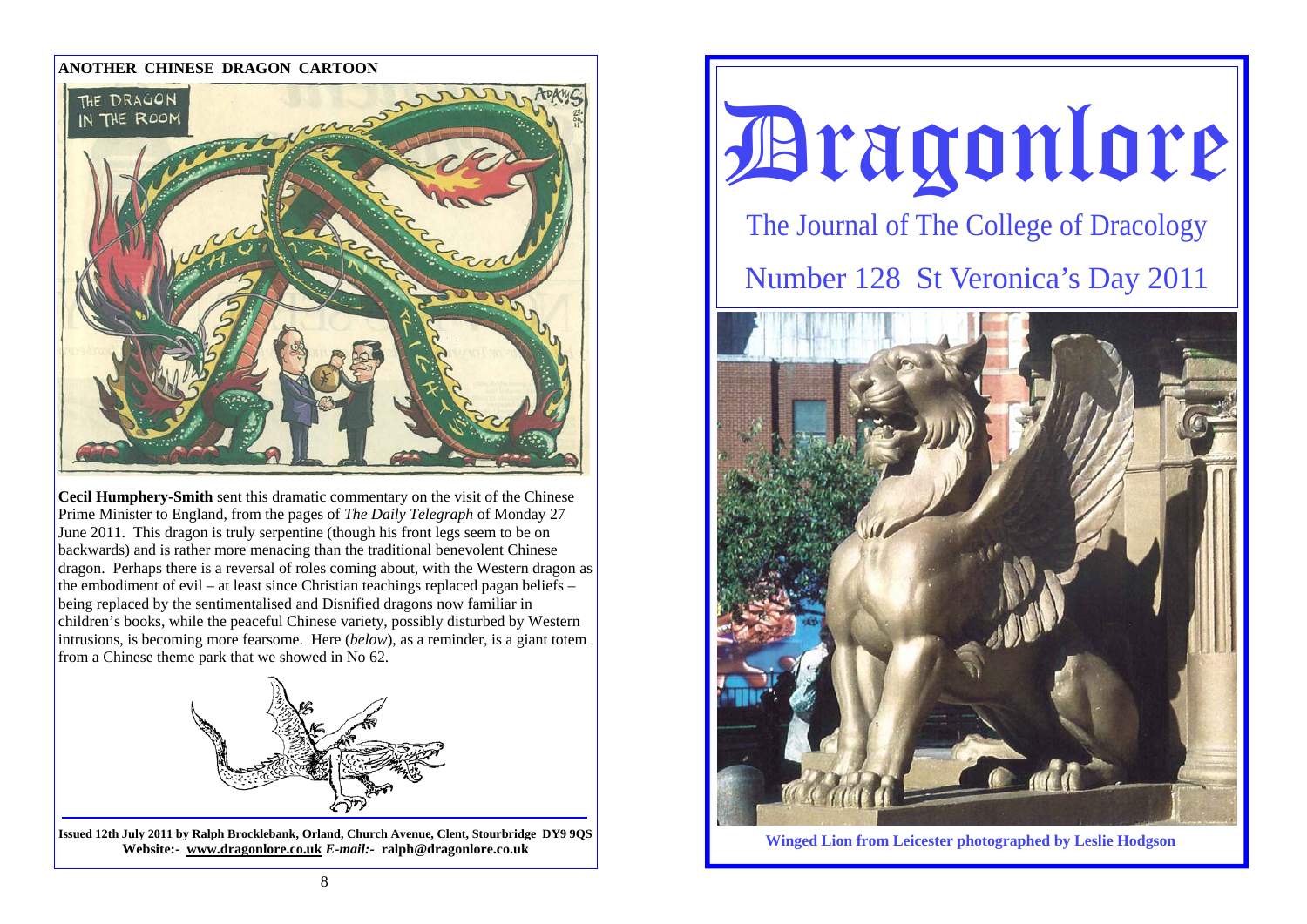

 **The College of Dracology for the Study of Fabulous Beasts** 



*We welcome website member Robin Gleaves from Cheshire, and if any others who have been following Dragonlore on the internet would get in touch, we shall welcome them too. Incidentally, College ties are still available at £8.00 (inland postage included).* 

Here is what James Bentley writes about Saint Veronica in "The Calendar of Saints" (London 1986) under the heading JULY 12:-

 "Veronica's story first appears fairly late in the history of the early church, though it relates to the very heart of the Gospel – Jesus's way to Golgotha. As he fell, carrying his cross on the way to be crucified, she wiped his face with her cloth. On the cloth was left an image of his divine face. Scholars have been quick to point out that Veronica's name may well derive from the story itself and not be historical, since Vera means 'true' and icon means 'image.' Thus she obtained the true image of Jesus. A 'veil of Veronica' is preserved at St. Peter's, Rome."

 Another source confirms her feast day as 12 July, mentioning that the legend was not known until the 4<sup>th</sup> century, whilst a third gives her feast day as 27 February (which we shall ignore), but adds that the mere sight of the holy relic was enough to cure the Emperor Tiberius of his serious illness, which led to his baptism. Legends do grow!

The Winged Lion on the cover stands in Town Hall Square in Leicester, and some information about it has been provided by **Drusilla Armitage**, who lives near there. They were designed by the architect F.J.Hanes (who also designed the Town Hall), and were commissioned by Israel Hart, who was three times the Mayor of Leicester in the 1880s, most probably to commemorate Queen Victoria's Jubilee in 1887.

Thanks to both Leslie and Drusilla for this contribution.

## **IS THIS A FABULOUS BEAST ?**

When we were at school there were two schools of thought. The majority believed that Rupert Bear and his chums (Bill Badger, Peter Porky and so on, if I remember right) were animals dressed up in human clothes who had fabulous adventures, but a determined minority were convinced that they were really children wearing animal masks. In fact there is no way of telling (they never took their clothes off), as they were but drawings appearing in a daily paper and then collected in the ever-popular Annuals.



# **CORRESPONDENCE**

**John and Rutha Titterton** had a holiday in Orkney and sent a card with a photograph of the Maeshowe Dragon which we showed as a line drawing on the cover of No 33 (*left)*. The original, thought to be of Viking provenance, is scratched on a yellowish stone and is very hard to discern (*right*).



the Post Office. Who sent it? I cannot

the back half of the beast is missing, we cannot tell whether he had a snake for a tail, but if he had, it does not seem to be bothering him.



# ČESKÁ REPUBLIKA

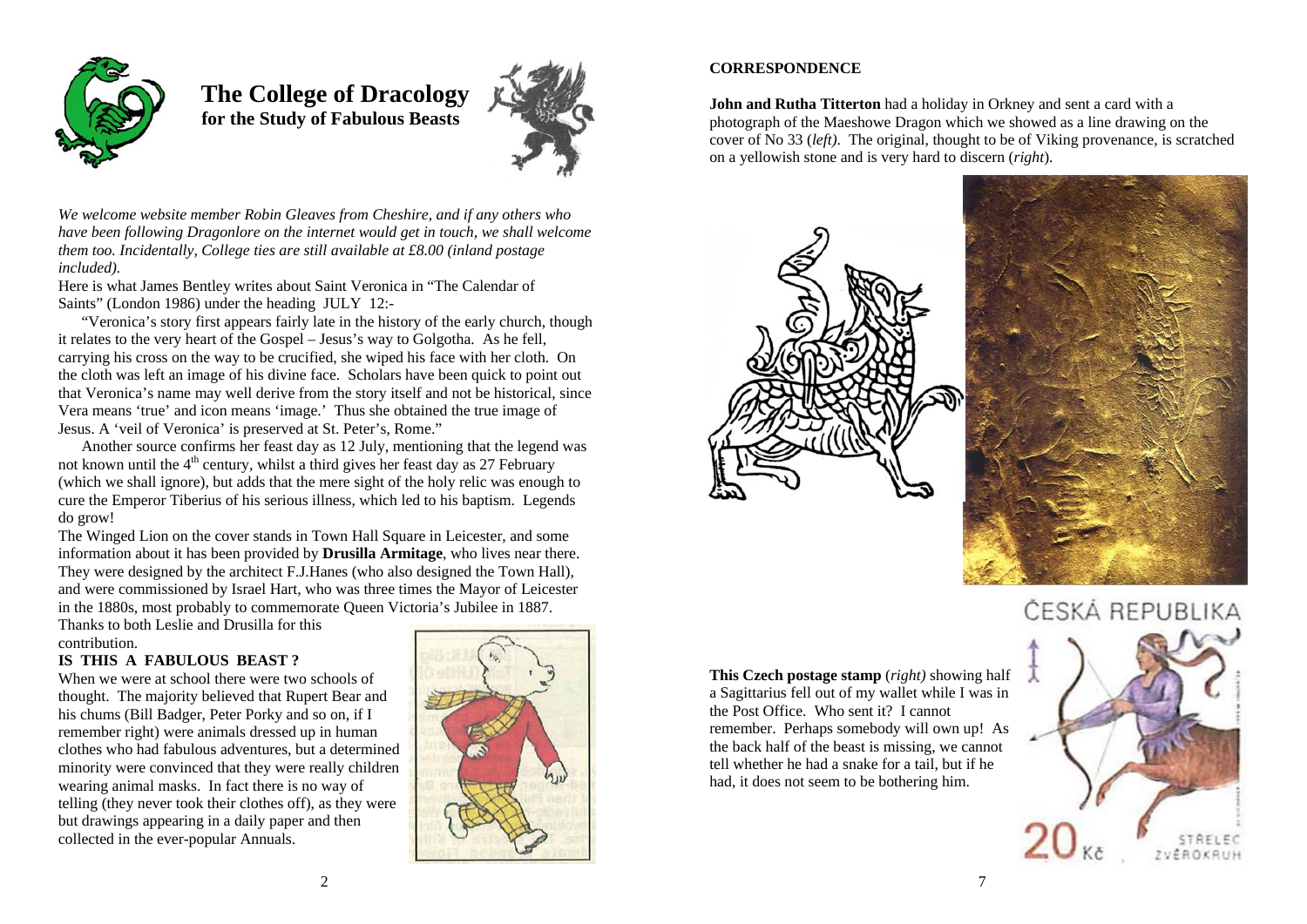### **JOURNAL SCAN**

**Hogtown Heraldry** (Summer 2011) has some pages devoted to the Royal Wedding of the Duke of Cambridge to Catherine Middleton, so some Royal Unicorn supporters put in an appearance, but more to our liking was a colour picture of the assembled company at the Annual Branch Dinner (*below*), with our members Kevin Greaves and John Wilkes sitting side by side in the front row and Gordon Macpherson standing behind. Microscopic examination reveals not only another royal Unicorn, but a Mermaid in the arms of the University of Birmingham (England) on the wall behind them, part of a display of the arms of universities of the world in the Great Hall of Hart House in the University of Toronto, where the dinner was held.



**Flagmaster No 139** (June 2011) has a couple of double-headed Eagles in the arms of Russia (*below left - spot the tiny dragon*) and Austria (*below right*), with reference to the flags of Poland during their years of partition.



#### **AN UNUSUAL DRAGON CREST**



**The Arms of Malcolm Howe drawn by Michael Medvedev of St Petersburg.**